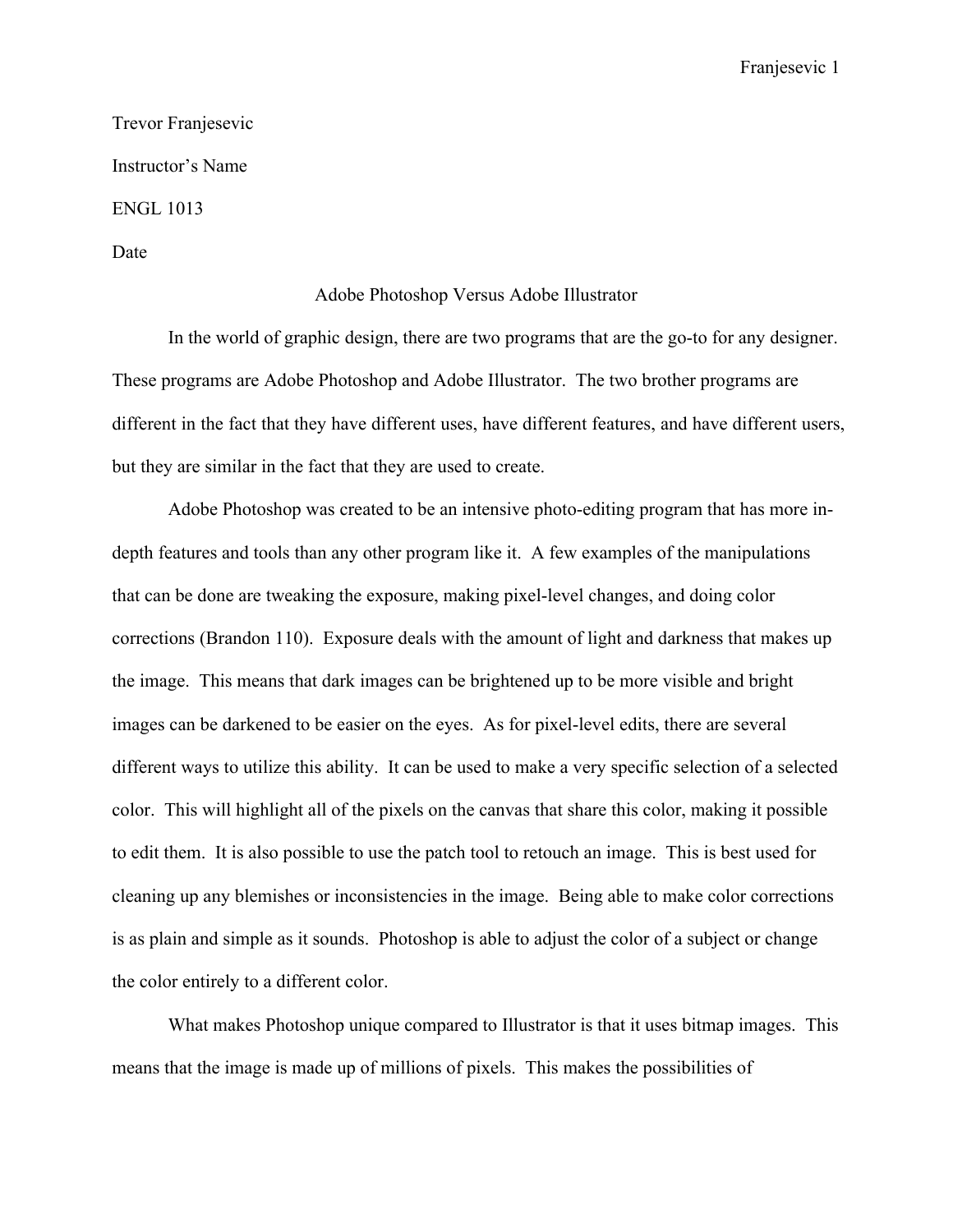Franjesevic 2

customization limitless. The only downside is that when the image is zoomed in or blown up, it will lose quality as it becomes blurry. The canvas in Photoshop, also known as the artboard, is very limited compared to Illustrator. Users that are using Photoshop are limited to one artboard. They also cannot move beyond the borders of the canvas, meaning the work that is being done needs to be within the boundaries of the artboard.

As stated before, Photoshop is used to edit photos. This means that the program is tailored for artists. This is for a few reasons, number one being that there are a limitless number of possibilities when editing images and adding effects. Another reason is that it can be used to create more traditional art from scratch as long as the user is knowledgeable about the program.

On the other hand, Adobe Illustrator was created as an extensive design program that would be used mainly for branding work. The vector-based program utilizes mathematical equations to define an image rather than pixels (Alspach 5). This makes it more useful for designers since the design can be multi-purposed to be used in newspapers and resized to fit on billboards. The blob brush tool is a brush that creates vector objects (Alspach 7). This can make the base of a design, or it can be used to make an image into a vector image. Another programunique tool that Illustrator has is the pathfinder tool. This feature works with two different objects that are on the artboard. The options that come with this tool are unite, minus, front, intersect, and exclude. For the pathfinder tool to work, the two objects need to be overlapping. For the unite option, the two objects will be joined together and will become one object. The minus front option is a little more tricky. The object that is on top will cut away at the bottom to make a new object. The intersect and exclude options are more or less the same. When the intersect option is used, the parts that are overlapping will be what is saved while the rest is deleted. The exclude option is the opposite, getting rid of the part that is overlapping. The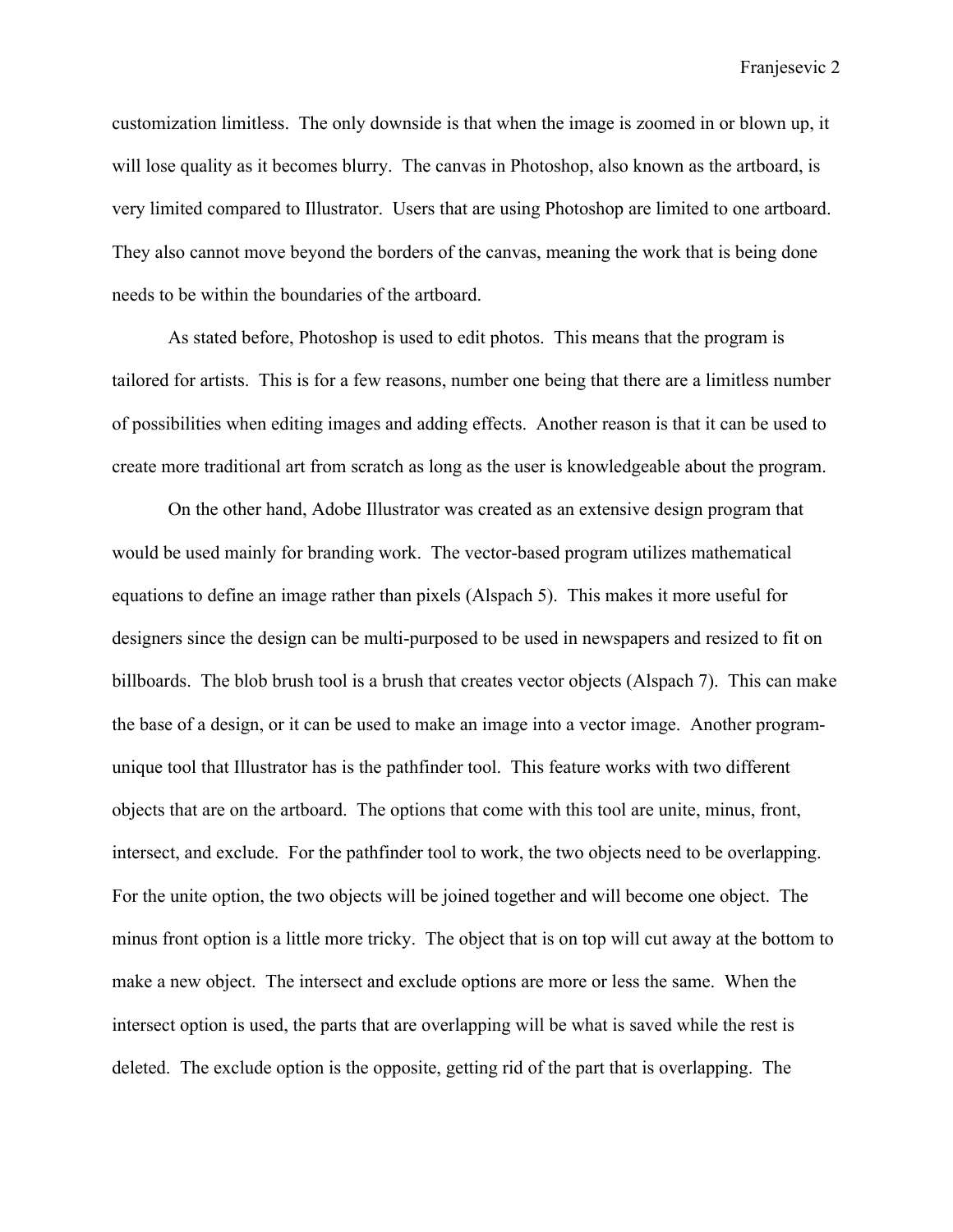Franjesevic 3

pathfinder tool is useful as it can be used to create different shapes as well as make unique designs.

There are quite a few things that make Illustrator different from Photoshop, the main difference being vector graphics. This does not use pixels but rather lines created using mathematical equations. If a vector image is zoomed in on or blown up, the image will not lose quality because the lines are crisp and clean. This makes the vector graphics more versatile and easier to use. Illustrator is also able to have multiple artboards and allows the user the ability to work outside of them (Alspach 3). This allows the user to work on different projects at once, minimizing the workflow. It also allows the user to spread out work, making it open and not cramped onto the artboard.

Overall, Adobe Illustrator is used more so for design work rather than editing and manipulation as Photoshop is. This means that Illustrator is catered more so to designers as it uses vector graphics as well as specific tools geared more for design work as opposed to editing. The option of have multiple artboards and being able to move the work out of the artboard is also a nice touch and makes editing easier on the user.

Both Adobe Photoshop and Adobe Illustrator are similar in the fact that they are used to create new things such as designs and edits, but they are different in the fact that they have different uses, features, and users. These three differences are what separate these programs and are what make them useful in their own way.